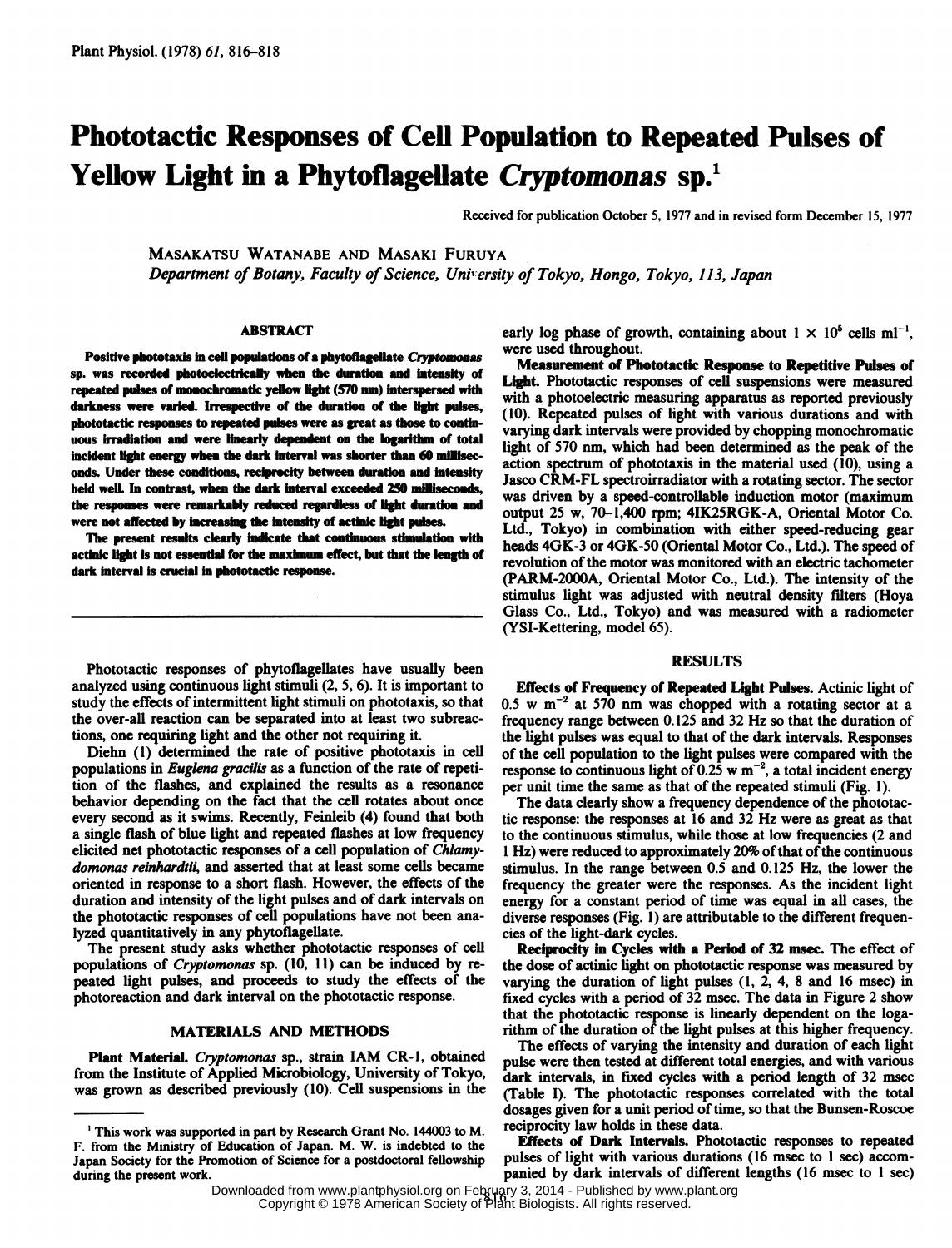

FIG. 1. Effects of the frequency of repeated light pulses on the phototactic responses of cell populations of Cryptomonas sp. The duration of the light pulses is equal to that of the dark intervals regardless of frequency. Light intensity was  $0.5 \text{ w m}^{-2}$ . Each point shows the value from a single measurement.



FIG. 2. Effects of durations of light pulses at about 31 Hz (cycle length = 32 msec) on phototactic responses of *Cryptomonas* sp. Light intensity was  $0.5 \text{ w m}^{-2}$ . Each point shows the value from a single measurement.

were measured to determine which of these two factors is essential in determining the level of phototactic responses (Fig. 3).

All of the responses to repeated light pulses having 16-msec, 250-msec, and 1-sec duration were fundamentally the same and were as great as that to the continuous light stimulus, provided that the dark interval was 63 msec or shorter. The responses were significantly reduced, regardless of the duration of the light pulses, if the dark interval was 250 msec or longer. It is evident that the length of the dark interval, rather than the duration of the light

The light was delivered per cycle at various durations of light pulses of about 31 Hz (cycle  $length = 32$  msec).

| Dose per<br>cycle                                     | Intensity<br>of light                                        | Duration<br>Light<br>Dark    |                                             | Phototactic<br>response <sup>1</sup>                                                                                                                                       |
|-------------------------------------------------------|--------------------------------------------------------------|------------------------------|---------------------------------------------|----------------------------------------------------------------------------------------------------------------------------------------------------------------------------|
| $-2$<br>mJ<br>m                                       | $-\overline{2}$<br>w<br>m                                    | msec                         |                                             | relative units                                                                                                                                                             |
| 16.0<br>2.0<br>2.0<br>2.0<br>1.0<br>1.0<br>0.5<br>0.5 | 0.50<br>2.00<br>1.00<br>0.50<br>1.00<br>0.50<br>0.50<br>0.03 | 32<br>2<br>4<br>2<br>ı<br>16 | 0<br>31<br>30<br>28<br>31<br>30<br>31<br>16 | $+2.5$<br>31.7<br>$23.5 +$<br>0.5<br>17.5<br>1.5<br>$\ddot{}$<br>19.0<br>1.0<br>÷<br>14.2<br>2.2<br>÷<br>13.4<br>1.8<br>5.5<br>0.0<br>$\ddot{}$<br>5.5<br>0.6<br>$\ddot{}$ |

 $\frac{1}{2}$ Mean of two measurements  $\pm$  SE.



FIG. 3. Effects of dark intervals on phototactic responses of cell populations in Cryptomonas sp. Light pulses of monochromatic yellow light  $(0.5 \text{ w m}^{-2})$  were provided at durations of 16 msec ( $O$ — $O$ ), 250 msec  $\blacksquare$ ), or 1 sec ( $\triangle$ -- $\triangle$ ). Each point shows the value from a single  $\bullet$ measurement.

Table II. Correlation of the phototactic response of Cryptomonas sp. to the dark interval between light pulses at various levels of total incident light energy.

The light was delivered per cycle of about  $1.85$  Hz (cycle length = 540 msec).

| Light                                                       | Duration<br>Dark                                        | Intensity<br>of light                                                | Dose per<br>cycle                                        | Phototactic<br>response <sup>1</sup>                                                                                                                                                                |
|-------------------------------------------------------------|---------------------------------------------------------|----------------------------------------------------------------------|----------------------------------------------------------|-----------------------------------------------------------------------------------------------------------------------------------------------------------------------------------------------------|
| msec                                                        |                                                         | -2<br>w<br>m                                                         | $-2$<br>mJ m                                             | relative units                                                                                                                                                                                      |
| 540<br>540<br>405<br>405<br>270<br>270<br>270<br>135<br>135 | 0<br>0<br>135<br>135<br>270<br>270<br>270<br>405<br>405 | 0.50<br>0.17<br>0.50<br>0.17<br>2.00<br>1.00<br>0.50<br>2.00<br>0.50 | 270<br>92<br>203<br>69<br>540<br>270<br>135<br>270<br>58 | 23.8<br>1.2<br>$\ddot{}$<br>26.2<br>1.2<br>$\ddot{}$<br>10.4<br>2.1<br>+<br>10.0<br>2.5<br>$\ddot{}$<br>4.4<br>0.6<br>+<br>4.4<br>0.6<br>+<br>4.4<br>1.1<br>+<br>3.3<br>3.3<br>٠<br>3.9<br>0.6<br>+ |

<sup>1</sup>Mean of two measurements  $\pm$  SE.

Downloaded from www.plantphysiol.org on February 3, 2014 - Published by www.plant.org Copyright © 1978 American Society of Plant Biologists. All rights reserved.